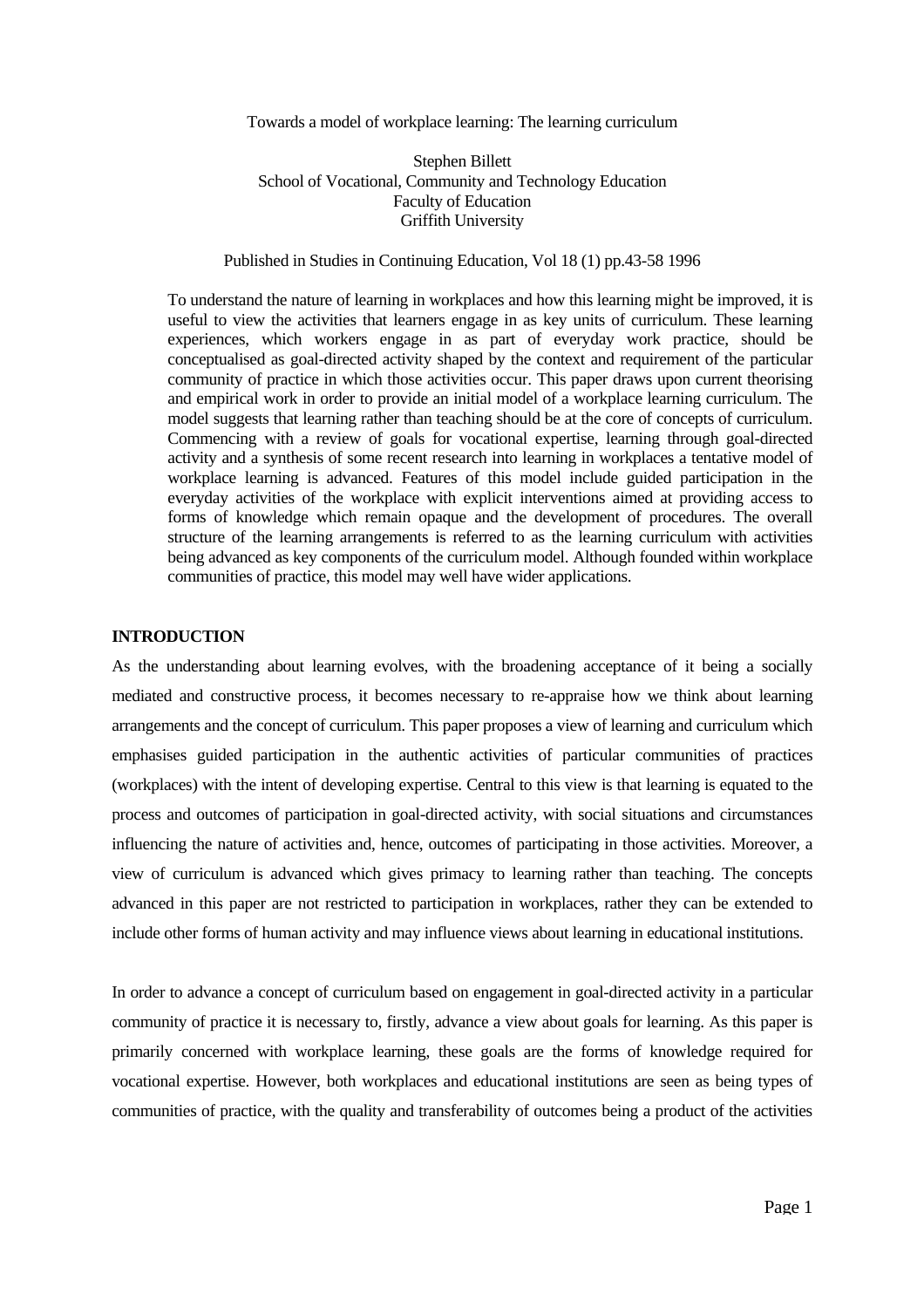learners engage, not that one community might view its primary purpose as teaching. A community of practice is defined as a set of relations among persons, activity and world, over time and in relationship with other tangential and overlapping communities of practice (Lave & Wenger, 1991, p.98). It is the knowledge required for expertise in a community of practice which is aimed to be developed through this view of curriculum. Next, a constructivist view of learning is advanced which emphasises problemsolving as a means to construct, organise, index and extend knowledge. Following this, the synthesised findings from a series of studies in workplace learning are provided to substantiate claims for the strengths and limitations of workplace learning experiences. These studies provide deductions about learning through participation in everyday activities within communities of practice. Finally, propositions about structuring the learning curriculum are advanced as a tentative model of workplace learning. Whilst not claiming to be comprehensive or complete this initial model provides the basis for considering curriculum as engagement in goal-directed activities which are structured to provide access to the forms of knowledge required for expertise and are associated with expertise (Chi, Glaser & Farr, 1982).

## **GOALS FOR CONSTRUCTING VOCATIONAL KNOWLEDGE**

Cognitive theory holds that representations of knowledge in memory underpin how individuals think and act (Anderson, 1982). These representations are described as cognitive structures, comprising propositional and procedural forms of knowledge (Stevenson, McKavanagh & Evans, 1994), and the interlinking and organisation of those structures into sets of schemata (Yates & Chandler, 1991). Higher orders of procedural knowledge (Stevenson, 1986a) or executive strategies (Evans, 1991a) and deep layers of conceptual knowledge (Evans, 1991b) assist in the construction and effective deployment of schemata.

Two forms of cognitive structures are usually delineated in the cognitive literature. Propositional knowledge or *knowledge "that"* (Ryle, 1949), also termed declarative knowledge (Anderson, 1982), comprises facts, information, assertions, concepts and propositions. This form of knowledge comprises levels of stateable facts or concepts (Evans, 1991b), which range from simple factual knowledge (e.g. names of capital cities) through to deeper levels of conceptual knowledge (such as principled understanding about workings of law, the human body or a piece of equipment). Depth of understanding includes the strength of relationships among concepts (Groen & Patel, 1988; Novak, 1990), thereby emphasising interconnectedness as a basis for deep understanding (Prawat, 1989). Novel tasks require the problem-solver to go beyond the surface features of a problem situation in order to access its deep features (Chi, Feltovich & Glaser, 1981; Gott, 1989). Therefore, deep conceptual knowledge facilitates the resolution of complex problem-solving, such as the transfer of knowledge to novel situations (Pea, 1987; Royer, 1979). Well-structured and accessible conceptual knowledge also reduces the need for the application of strategic forms of knowledge to formulate goals (Garner, 1990). Moreover, deep conceptual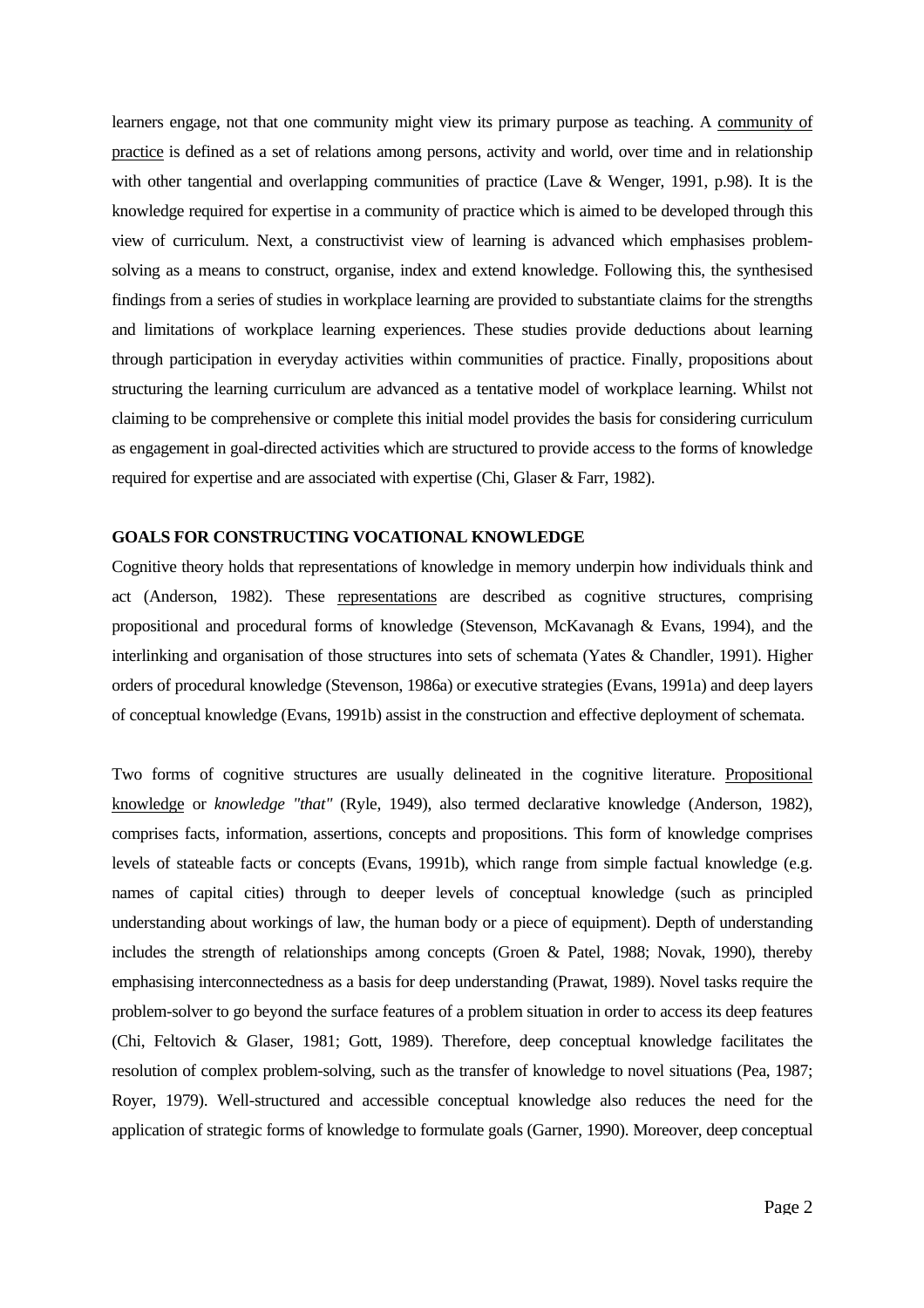knowledge, within a domain, also provides a basis for determining what is salient or trivial in problem situations, thus aiding their resolution. The ability to effectively categorise, and hence solve complex problems, is a hallmark of expertise. Hence, a body a deep conceptual knowledge, within a domain, is required for expert performance (Chi, et al., 1982).

Procedural knowledge (Anderson, 1982), also termed *"knowledge how"* (Ryle, 1949), enables skilful action and comprises techniques, skills and the ability to secure goals (Stevenson, 1991). It has been classified into levels or orders (Alexander & Judy, 1988; Evans, 1991a; Scandura, 1980; 1982; Stevenson, 1986a; 1991). Stevenson (1991) proposes three levels of orders. First order or specific procedures are employed to achieve specific goals. Being specific only to routine situations, specific procedures are not effective when non-routine or ill-defined tasks are encountered. Consequently, monitoring, evaluation and strategy selection - the second-order procedures - are invoked. The second order includes those needed for breaking the task up into a series of sub-goals (Greeno & Simon, 1988) or engaging in means-end analysis (Newell & Simon, 1972). First and second orders are managed by forms of third or higher-order procedural knowledge, which act upon lower orders of knowledge (Evans, 1991a; Scandura, 1982; Stevenson, 1986a, 1991), by monitoring and organising activities, and by switching between orders, when necessary (Scandura, 1982; Stevenson, 1991).

Therefore, the role of higher order procedures is particularly important in thinking processes associated with non-routine activities, such as complex problem-solving (Gott, 1989) and the transfer of knowledge to novel situations (Royer, 1979; Stevenson, 1991). Facility with complex problem-solving within domains of knowledge is a distinguishing quality of experts (Anderson, 1982; Ericsson & Simon, 1984). Anderson states that the "ability to perform successfully in novel situations is the hallmark of human cognition" (1982, p.391). Higher order procedures monitor performance during problem resolution and predict likely outcomes of performance, thus consciously guiding action in a way quite different from that enacted through the deployment of automated specific proceduralised knowledge. For example, while higher order procedures allow an expert to focus on novel aspects of the problem, if the solution does not begin to unfold as is expected, the monitoring will suggest that perhaps an incomplete diagnosis has occurred. The motor mechanic discovering water in a part of the motor, which was not expected is given clues that perhaps the initial solution may be flawed, thereby suggesting other solution strategies.

#### **Dispositions**

Having considered cognitive structures in terms of deepening layers of propositional knowledge and orders of procedural knowledge, a gap becomes apparent in the cognitive literature - the dispositions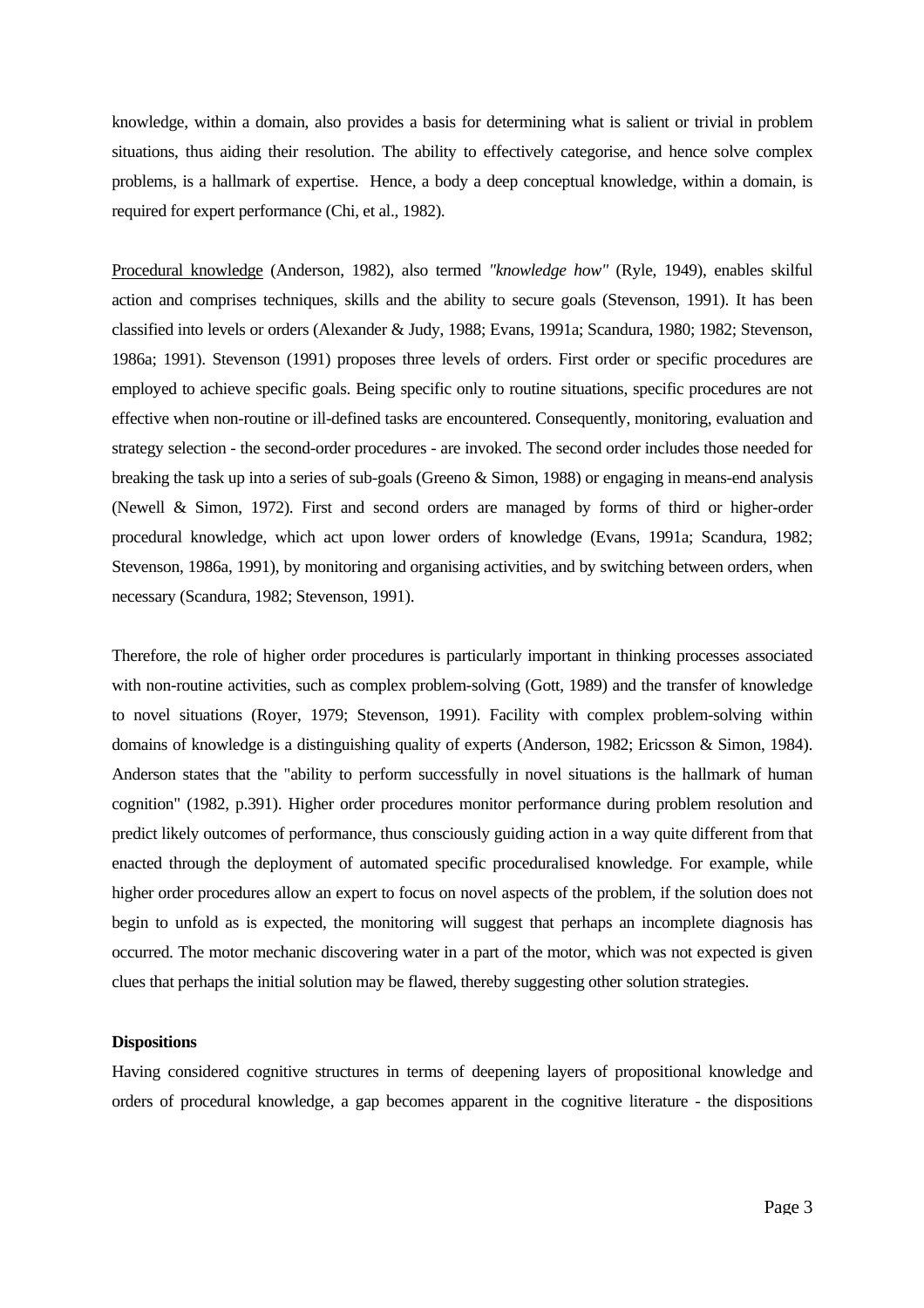which underpin these representations and their schematic linkages and organisation. Earlier, reference was made to Ryle's (1949) categories of knowledge "that" and knowledge "how". In reviewing this work, Martin (1970) noted that some behaviour did not fit into either of these categories. For instance, how can being pleasant to customers in a retail or restaurant setting, or the appropriateness of the level of checking and self-monitoring required of a motor mechanic, be categorised? These behaviours are best conceptualised as dispositions.

Dispositions comprise attitudes, values, affect, interests and identities (Prawat, 1989). Perkins, Jay and Tishman (1993a, 1993b) regard dispositions as individuals' tendencies to put their capabilities into action. Although the role of higher order procedures - knowing how and when to apply knowledge - has been acknowledged above, this does not adequately account for dispositions - putting capabilities into action. Higher order procedures are concerned more with the efficacy of securing goals, than with whether the learner thinks they are worth securing (Dweck & Elliot, 1983; Goodnow, 1990; Tobias, 1994) or whether individuals possess the personal confidence or motivation to proceed with the task (Belenky et al., 1986).

Dispositions determine whether individuals value a particular form of knowledge enough to be willing to participate in the effortful activity required to secure that knowledge. This has direct implications for the learning process and its outcomes. For example, learners with a performance orientation, may determine if participation in an activity will result in their "looking smart", which is quite a different tendency from those who seek to determine what they will learn from an activity before participating (Dweck & Elliot, 1983). In this way, dispositions are socially influenced and are subject to what is valued in particular situations. Grusec and Goodnow (1994, p.16) argue that affect and cognition need to be seen as influencing each other in ways that are not likely to be unidirectional or simple. Therefore, dispositions need to be viewed as being inherent, underpinning but not separate from cognitive structures, in cognitive activity such as schemata acquisition and its deployment. Moreover, dispositions are likely to be influenced by social and cultural factors experienced through individuals' personal history.

## **Routine and non-routine problem-solving**

Problem-solving is central to thinking and acting, and is argued below, learning. However, reference to problem-solving includes responses to both routine and non-routine problems set in social circumstances. For example, decisions about what clothes to wear or what route to take are problem-solving activities. The tasks of choosing among sets of work clothes or routes to work are routine problems, because they are easily addressed. However, choice of clothes to attend an interview, or social occasion, or the route to an unfamiliar part of town, may present a novel situation. The former problems are routine as the variables are known, thus making a solution choice relatively easy. However, in non-routine situations not all variables are known, so individuals recall similar situations from the past to establish a basis for decision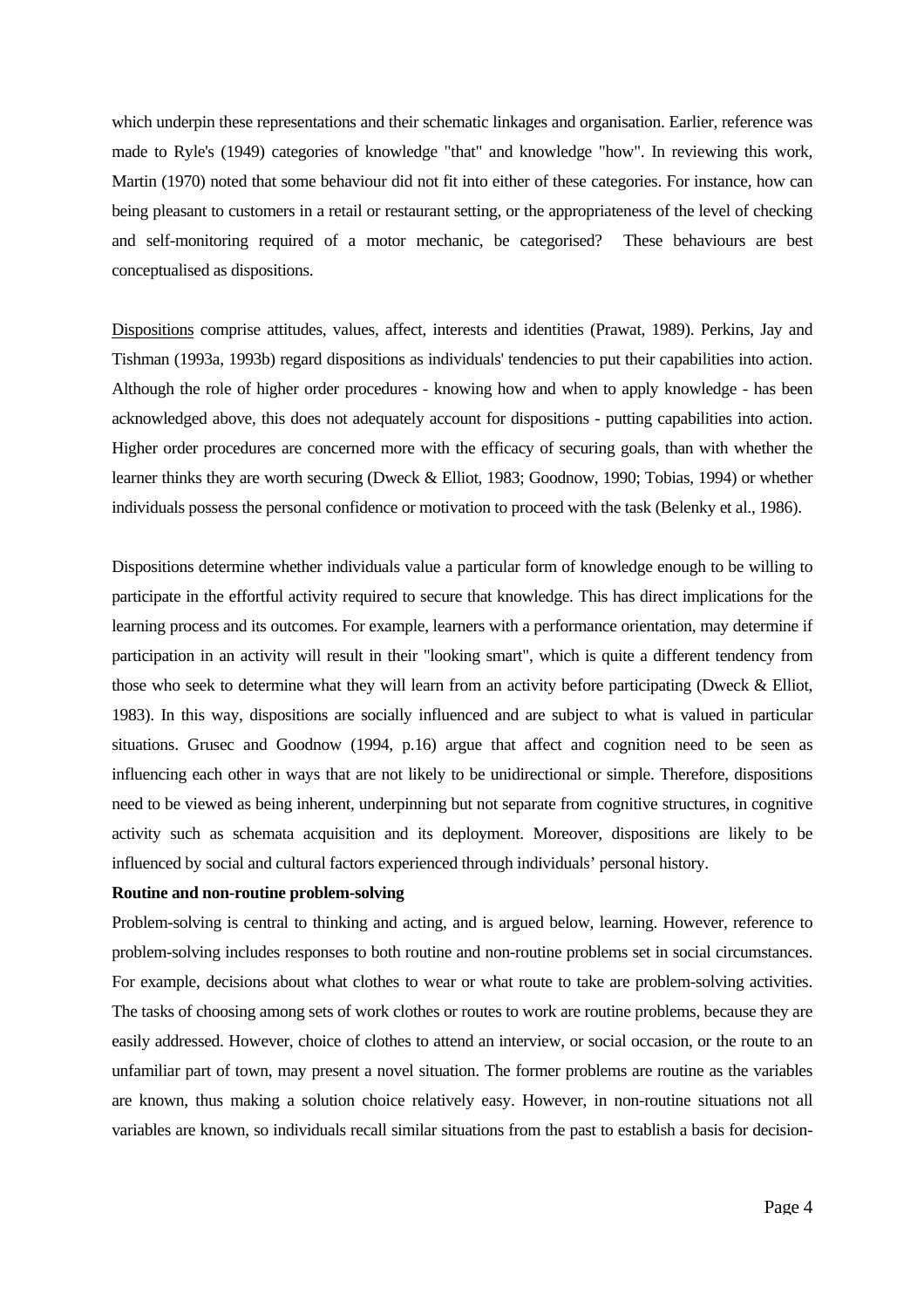making, all of which may require access to conceptual understanding and higher procedures. With routine problems, schemata are deployed to resolve the problem, requiring little conscious or effortful engagement of cognitive structures. However, small adjustments or manipulations which require conscious effort may be needed, when the existing knowledge is not directly applicable to new situations. So responding to nonroutine problems is a major function of conscious, controlled thinking, and is now being associated with learning (Anderson, 1993; Shuell, 1990) and transfer (Royer, 1979). On the other hand, ongoing routine problem-solving activity reinforces knowledge. Together these activities contribute to what Rogoff (1990) refers to as microgenetic development, the moment by moment learning that occurs through engagement in socially determined activities.

Therefore, problems can be delineated into those which require little conscious and effortful thinking - routine problems -- or those problems which are novel, requiring extensive conscious thinking and searches of existing schemata in memory -- non-routine problems. However, the delineation between routine and non-routine is person dependent. What for one individual may be a routine problem could be novel to another. Moreover, how individuals represent problems may determine whether they are treated as routine or non-routine, as individuals may turn a routine task into a non-routine problem (Simon, 1973).

Consequently, problem-solving, which is dependent upon the representation and categorisation of the problem situation is central to expert performance. So it is held, that securing the types of cognitive structures which permit expert performance (e.g. non-routine problem-solving) in particular circumstances is the goal for programs which aim to develop vocational knowledge. Moreover, as these cognitive structures are not value free or universal their dispositional underpinning have to be acknowledged. As dispositions are in part situational, the development of these cognitive structures needs to address the values and requirements of the situation(s) where the expert performance will be judged. What is an expert solution in one setting, would be classified as indulgent in second and inappropriate in a third (Billett, 1995b).

### **CONCEPTUALISING LEARNING**

From the previous section it can be seen that research within cognitive psychology has focussed on understanding complex human performance, and the knowledge structures that underpin that performance. Central to complex thinking is the ability to negotiate impasses to secure solutions. As noted above, nonroutine problem-solving is central to the performance of complex tasks, and is characterised by Newell and Simon as that activity undertaken by "a person confronted by a problem when he [sic] wants to do something and does not know immediately what series of actions he can perform to get it" (1972, p.12). Resolving a problem involves utilising cognitive structures to manipulate the problem situation in order to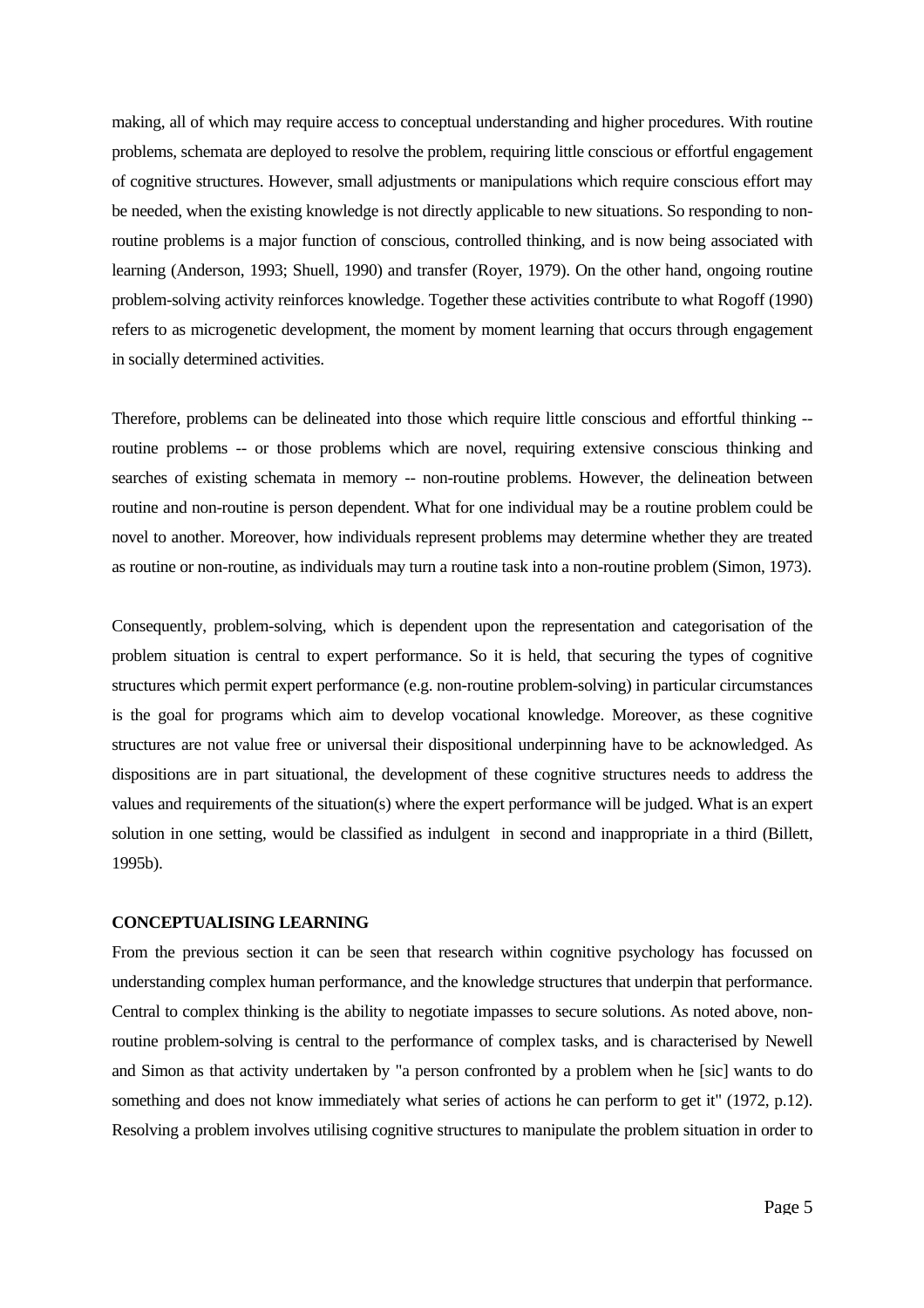achieve a solution. However, more than just resolving impasses, problem-solving is now viewed as the basis for learning and, hence, cognitive development (Anderson, 1993, Shuell, 1990).

Early work in cognitive psychology imposed needless distinctions between the cognitive activities of problem-solving and learning (Anderson, 1993). Shuell (1990) concurs, viewing learning as an active, constructive, cumulative and goal-oriented process that involves problem-solving. Other constructivists also view learning as resulting from the resolution of an impasse, with "learning only occurring when an impasse occurs" (Van Lehn, 1988, p.38), and the search for viability (von Glasersfeld, 1987) being equated to problem-solving. Equally, Piaget's concept of equilibrium, being about making adjustments to existing knowledge to accommodate new stimuli, is also analogous to problem-solving (1968; Piaget & Inhelder, 1973). Rogoff (1990, p.8) suggests that "cognition and thinking are defined as problem-solving, with thinking being functional and grounded in goal-directed activity". However, it is held that as problems and their solutions are set in social circumstances, such goal-directed activity is shaped by social circumstances and that these circumstances pattern knowledge and influence the construction of knowledge by individuals.

Consistent with the association between problem-solving and learning, an initial definition of learning has been synthesised from Best (1992), as turning an ill-defined problem into one that is well-defined, thereby making it categorisable and ultimately solvable. Cognitive development, it follows, occurs through problem-solving as individuals confront novel socially defined problems and utilise their representations of knowledge in memory to transform problems into ones which are solvable. However, learning is more than adding new knowledge to an existing base; it includes making connections and interacting with prior knowledge (Prawat, 1989). Accordingly, existing representations of knowledge in memory and cognitive processes work together in transformational activity to develop further cognitive structures and schemata. The transfer of knowledge from one situation to another is likewise seen as negotiating an impasse.

It is proposed, therefore, that learning, problem-solving and transfer are similar processes. They are contingent upon individuals' interpretive construction of the problem situation. This conceptualisation, is determined by individuals' interpretation, which is influenced by the indexation of cognitive representations in memory and their retrieval (Anderson, 1982). Indexation refers to the way knowledge is organised for further use or retrieval (Ericsson & Simon, 1984). This procedure is analogous to tagging information to aid its recall. The more richly indexed the cognitive structures, the greater the likelihood of their recall and utility in the formation of the problem-space (Ericsson & Simon, 1984). The clues and cues which underpin indexing are a product of previous problem-solving in socially determined situations (Brown, Collins & Duguid, 1989).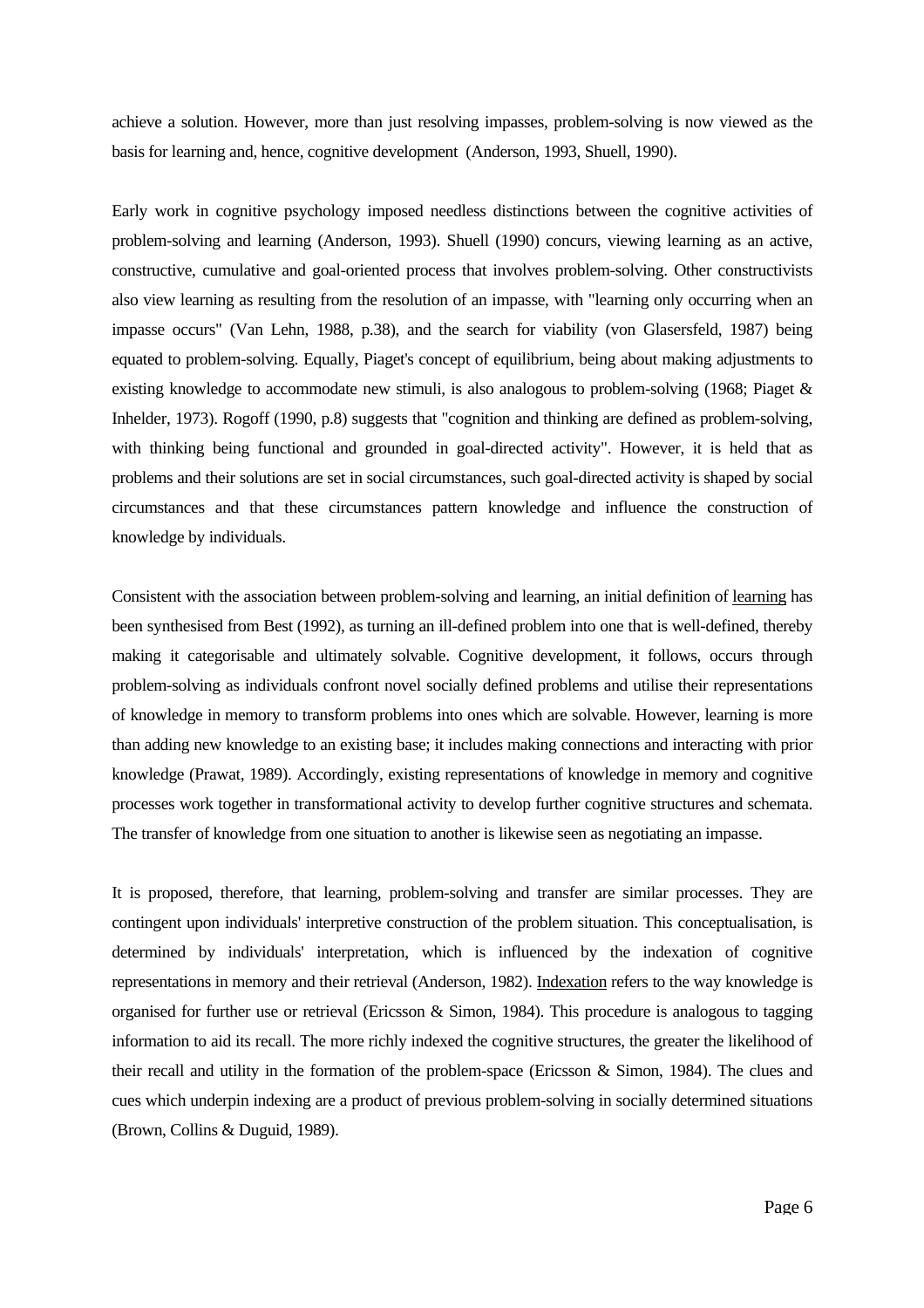Indexing, is shaped by individuals' interpretations, which are the product of personal histories (Greeno, 1989a; Pea, 1987) which are themselves influenced by ongoing participation in social practice. Individuals construct their understanding, rather than simply internalising externally derived knowledge. This construction is patterned by the social circumstances in which cognitive structures are deployed and transformed because social and physical circumstances provide a basis for indexation and recall (Ericsson & Simon, 1984; Lave, Murtaugh & de la Roche, 1984). In doing so they provide another link between the social circumstance and cognitive structures.

What has been advanced above is that learning and development occurs through engagement in goaldirected activities which press individuals into routine or non-routine problem-solving. In the next section, workplaces are evaluated as situations where the processes of problem-solving occurs and forms of knowledge required for vocational expertise can be constructed.

## **LEARNING IN THE WORKPLACE: ITS STRENGTHS AND LIMITATIONS**

In this section salient findings from a series of studies into workplace learning(Billett, 1992, 1993a, 1993b, 1994, 1995a) are synthesised. These studies examine the consequences of participation in activities in the workplace as a means of securing knowledge and highlight some strengths and limitations associated with that participation. The key concerns are how these forms of knowledge referred to earlier can be constructed by engaging in problem-solving activities encountered as part of everyday workplace activities.

## **Strengths**

In preview, authentic activities, expert others, other workers and engagement in tasks are seen as the basis for effective learning in workplaces (Billett, 1995a). The construction of the knowledge required for expert performance is reported in the above mentioned studies as being realised through learning experiences that are authentic, thereby providing goal-directed activity (problem- solving) which has cognitive consequences of particular salience to workplace activities. Close or proximal guidance by other workers in securing workplace goals is valued by learners. It is held that, everyday participation in work tasks provides opportunities for learners to generate tentative solutions to vocational tasks and then attempt to secure those solutions. This results in knowledge being indexed and organised in ways that is purposeful in terms of the successful securing of workplace goals. Such a guided approach to learning provides the opportunity for learners to develop increasingly mature approximations of the procedures required to be successful in these tasks, through a process of testing and modifying their approximations.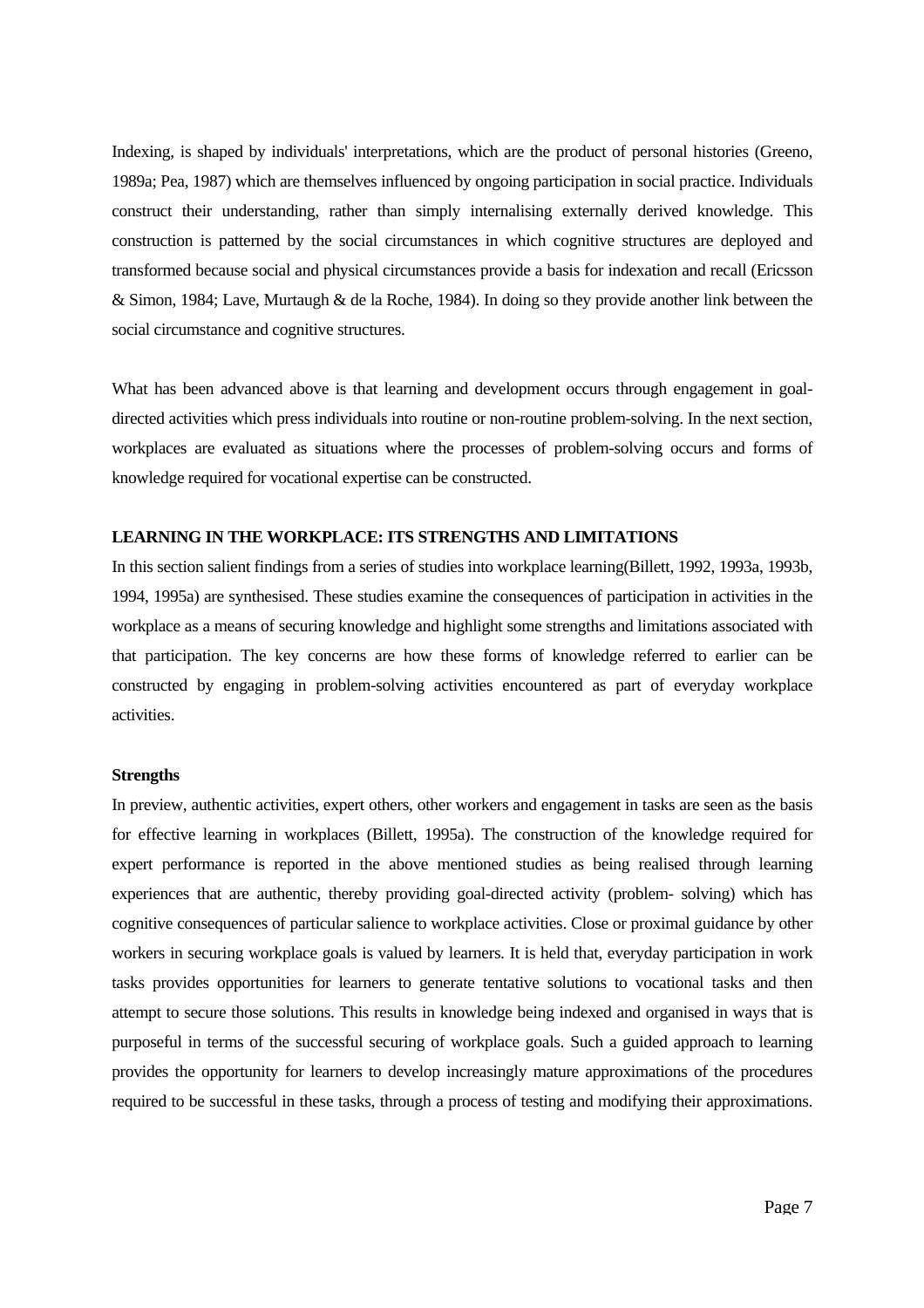As these procedures are tested and modified it is likely that concepts associated with goals and subgoals will become deepened through rich associations, linkages and purposeful organisation. Over time, it is proposed, this activity results in the development of a repertoire of goal-securing schemata which are richly associated with the circumstances of their acquisition through routine and non-routine problemsolving. Indexing to the social environment provides a form of mediation which draws upon the social and cultural contributions (clues and cues) of the particular setting (Brown, et al., 1989).

The interaction with expert others guides the learners' tentative solutions to tasks and the means of securing goals (Billett, 1994). Experts provide the means for achieving task goals, through proximal guidance and more distal contributions such as access to further practise and increasingly complex tasks. This proximal interaction is analogous to the modelling, coaching and scaffolding of the approach to learning referred to as cognitive apprenticeships (Collins, Brown & Newman, 1989) in what Vygotsky (1987) refers to as the Zone of Proximal Development. That is the array of the tasks that can be successfully accomplished with the assistance of an expert, which otherwise could not be accomplished, by learners on their own. Indirect or distal forms of guidance also provide sources of supplementary mediation for the construction of knowledge. For example, listening to and the observation of other workers in the workplace is reported to assist the learner with the conceptualisation and approximations of workplace tasks (Billett, 1994).

It is proposed that the active and constructive learner-focussed nature of engagement in workplace activities presses learners into goal-directed activity, is conducive to accessing higher orders of procedural knowledge and deeper conceptual knowledge, as well as the development of more specific forms of knowledge (Billett, 1993a; 1993b; 1994; 1995b). It is these forms of knowledge which are particularly useful for the transfer of knowledge to other circumstances. From a constructivist perspective, the active engagement in routine problem-solving activities affords another key quality -- reinforcement -- the satisfaction that individuals experience when they adapt new stimuli to their existing knowledge structure, or, put more simply, when they are `making sense' of the stimuli (von Glasersfeld, 1987). This is an important distinction between views which are premised on the nature of learning as being externally directed (e.g. behaviouralists), where reinforcement is linked to external endorsements, and constructivist views where reinforcement is the internal gratification realised through making sense of a novel stimuli through a process of interpretative construction. From this view, as individuals acquire knowledge they experience reinforcement as procedures become more effective, predictions are realised through monitoring, and task goals are achieved to a standard required by the culture of the particular workplace practice. In these ways, the above mentioned studies offer evidence of the potential that exists within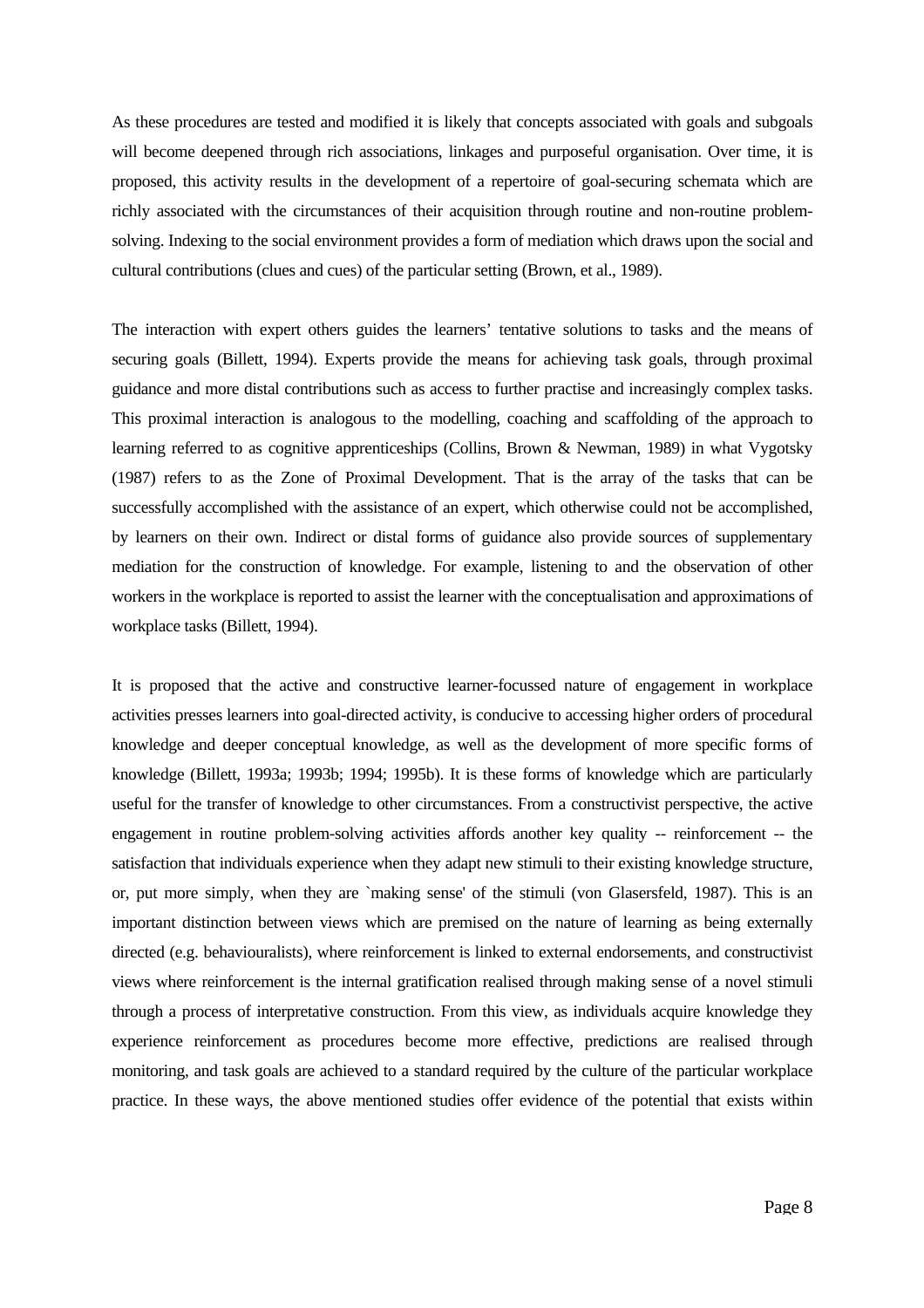workplaces for the development of purposeful vocational knowledge, a potential which can occur through everyday work practice.

#### **Limitations**

Although workplaces offer the potential for rich learning outcomes, through participation in everyday practice, there are also barriers to realising the full potential of these settings. What follows is a set of possible limitations to the effectiveness of workplace learning (Billett, 1995a). These limitations are: (i)the construction of inappropriate knowledge; (ii)access to authentic activities; (iii)reluctance of experts; (iv)access to expertise; (v)opaqueness of some knowledge and (vi) access to instructional media. Underpinning the limits to workplace learning is that workplaces, like any other settings, are inherently value-laden. Values associated with the goals of the organisation (e.g. productivity , service) and of those individuals working the setting (e.g. personal or sectional interests) cannot be denied as they influence the nature, type and access to the activities which influence cognitive development. Consequently, the array of activities and access to these activities are constrained by personal and organisational preferences and goals.

## *Inappropriate knowledge*

Not all activities in workplaces may lead to the development of appropriate knowledge. The construction of inappropriate knowledge, including attitudes and values may result if these are present and rewarded in the community of practice. For example, dangerous work practice or exclusive views about gender and race might be pervasive. As most forms of situated learning occur where relationships between participants are unequal (Verodonik, et al, 1988), the nature and values embedded in workplaces are likely to play a role in determining the types of knowledge that are constructed. Therefore, despite individuals ultimately constructing their own version of knowledge, the press of the community or desire to conform may result in deleterious learning outcomes. So, for example, dangerous or shoddy work practice might be appropriated because such practice is a community norm.

## *Access to authentic activities*

Limits to accessing either activities or guidance are likely to have consequences for learners. The potency of learning is determined by the quantity and quality of guided access to authentic activities which press learners into problem-solving. If learners are denied engagement in activities which are increasingly challenging, it is likely that the learning outcomes will be constrained. Access to work activities need to be sequenced to take the novice from engaging in peripheral activities through to increasingly complex tasks.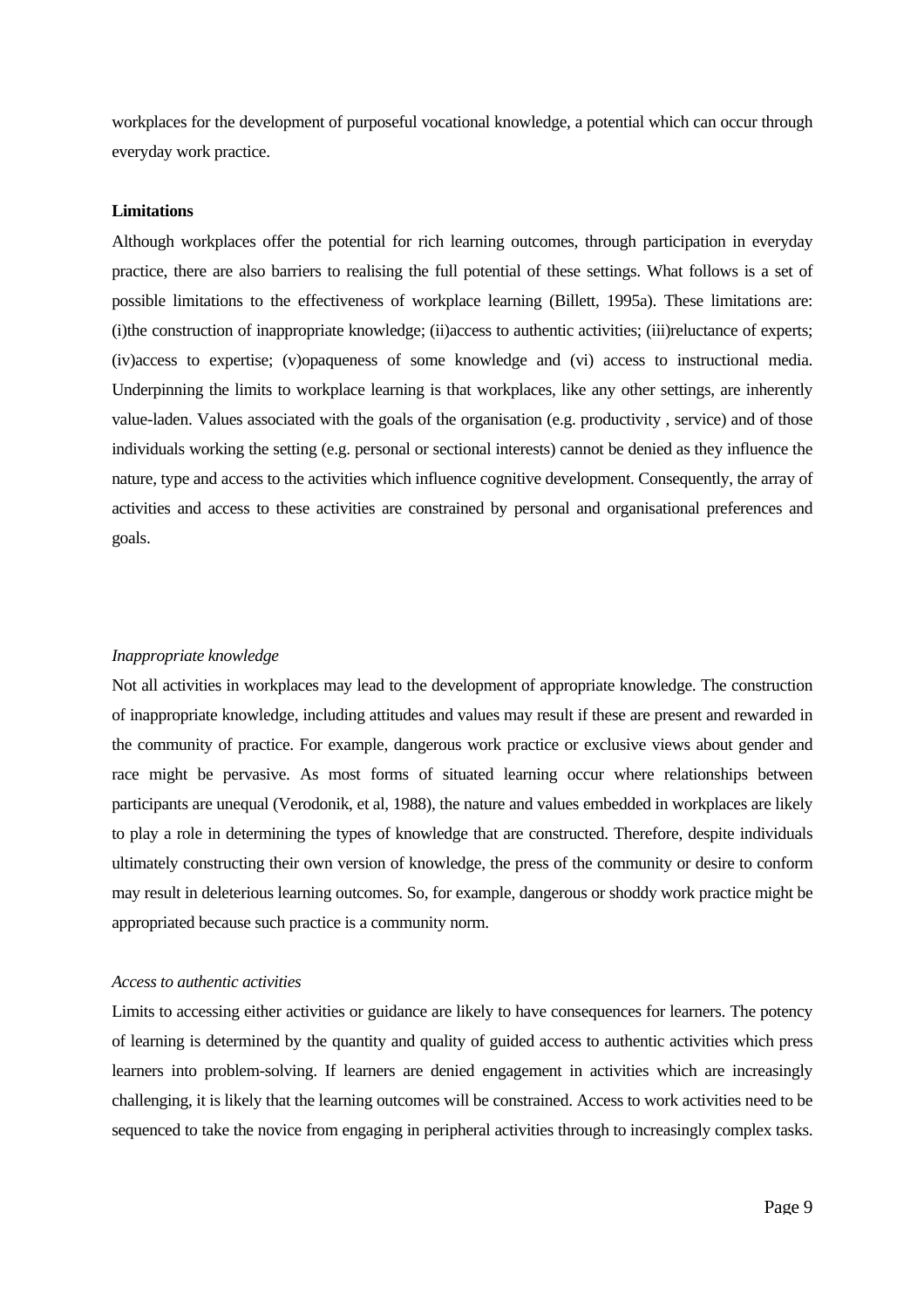Moreover, those activities which allow the learner to access both the process and the product of those activities need to be included.

#### *Reluctance of experts*

As stated above, workplace environments in which novices are furnished with models, coaching and insights are likely to provide rich learning outcomes. However, reluctance by experts to furnish these interactions may severely inhibit the outcomes of workplace learning. Expert workers may well be cautious about sharing their knowledge for fear of loss of status or even concerns about displacement, by those whom they have guided. In Japanese corporations, where workplace learning is used widely, supervisors, whose roles include training subordinates, are secure in the knowledge that their promotion is based on seniority (Dore & Sako 1989). These experts provide learning experiences for their subordinates without concerns about displacement by those they have trained. Experts who are not rewarded or fear displacement may be unwilling to provide the proximal guidance and access to increasingly complex tasks which is essential for learners. A particular issue in the Australian context is concern about industrial affiliation in which particular jobs are undertaken by particular groups of workers. So, for example, a tradesperson may be reluctant to show a non-tradesperson a particular task, if they believe it may jeopardise the tradesperson's interest.

#### *Access to expertise*

A lack of available expertise will be likely to have a negative impact upon workplace learning. Although expertise external to the community may be required to provide guidance, any external expertise has to account for the conditions under which work practice is conducted. For example, in one of the studies (Billett, 1993a), coal workers stated that the technical teachers at a nearby vocational college lacked an understanding of how work was conducted in coal mines. However, in another study (Billett, 1994), novice staff worked alongside experts from overseas during the commissioning of a secondary processing plant. In doing so, these novices gained important understandings and insights which have allowed them to take responsibility for the plant's operation and to respond to problems that arise during production. Access to expertise is likely to be an important factor in workplace learning, therefore limit to access could have negative outcomes. However, as is reported consistently in the studies, the learner determines who is and is not an expert.

## *Accessing conceptual (propositional) knowledge*

Concerns were reported in two studies (Billett, 1993a & 1994) about the inability of workplace learning activities to secure the depth of understanding required for complex work activities. Prawat (1993) also suggests that situated learning may favour the development of procedures over propositions. Such concerns need to be acknowledged because, as Berryman (1993) reports, the increasing complexity of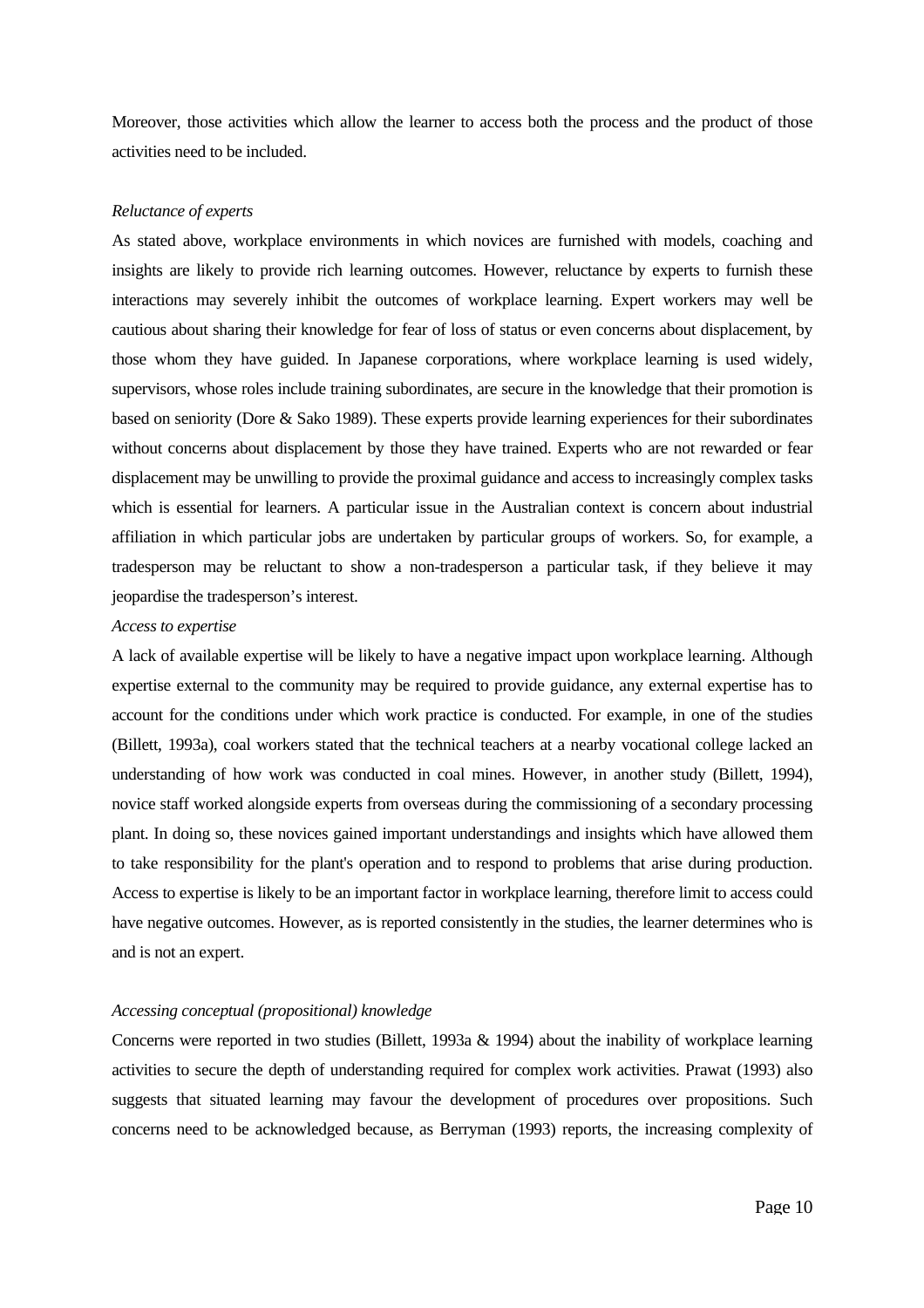work is making many tasks more opaque, requiring a rich conceptual base to understand and be effective in these more complex forms of work. The studies indicate that, despite the concerns of Prawat (1993) and some participants, propositional knowledge is developed through guided everyday activities in the workplace. However, close guidance and even instructional intervention is likely to be required to develop understanding about knowledge that is opaque and hidden from the novices. For example, black box technology, computer-driven processes, complex forms of work organisation are making knowledge inaccessible. Yet the conceptual knowledge required for this understanding is often inaccessible to the novice without proximal guidance of an expert.

### *Instructional media*

Currently, much of the effort to manage learning in workplaces is grounded in the use of various forms of text-based instructional materials. These media, such as computer-based and text-based learning systems, are often proposed as training solutions for workplaces. However, it is reported that such media offer access to forms of knowledge that are disembodied from the activities for which they claim to be developing knowledge (Billett, 1994). The knowledge, so constructed, has to be transferred from the context of acquisition to application in the workplace in order for knowledge to be deployed. This is because the type of knowledge developed through interacting with these texts does not develop the types of knowledge required to secure goals in novel circumstances. In addition, these types of learning arrangements are most likely to be generative of certain types of knowledge, particularly very specific procedures and low-level propositional knowledge, which are not, of themselves, likely to assist with complex work performance.

In this section, strengths and limitations of constructing the forms of knowledge required for expert performance through everyday activities in the workplace have been advanced. In the next section, a tentative model of workplace learning -- the learning curriculum --is described drawing on current theorising and empirical work. The approach to organising a learning curriculum presented here depends upon access to activities that provide guided opportunities to engage in problem-solving that is conducive to generating the forms of knowledge outlined earlier. Consequently, engagement in tasks is viewed as being the basic unit of curriculum and the organisation and sequencing of those activities is central to the learning curriculum, such as has been advocated by Posner (1982).

### **STRUCTURING THE LEARNING CURRICULUM**

From what has been advanced above and taking into account the constructive nature of learning through problem-solving, a view of curriculum which focuses on learners' participation in goal-directed activity is advanced -- the learning curriculum (Lave, 1990). This view focuses on providing access to goal-directed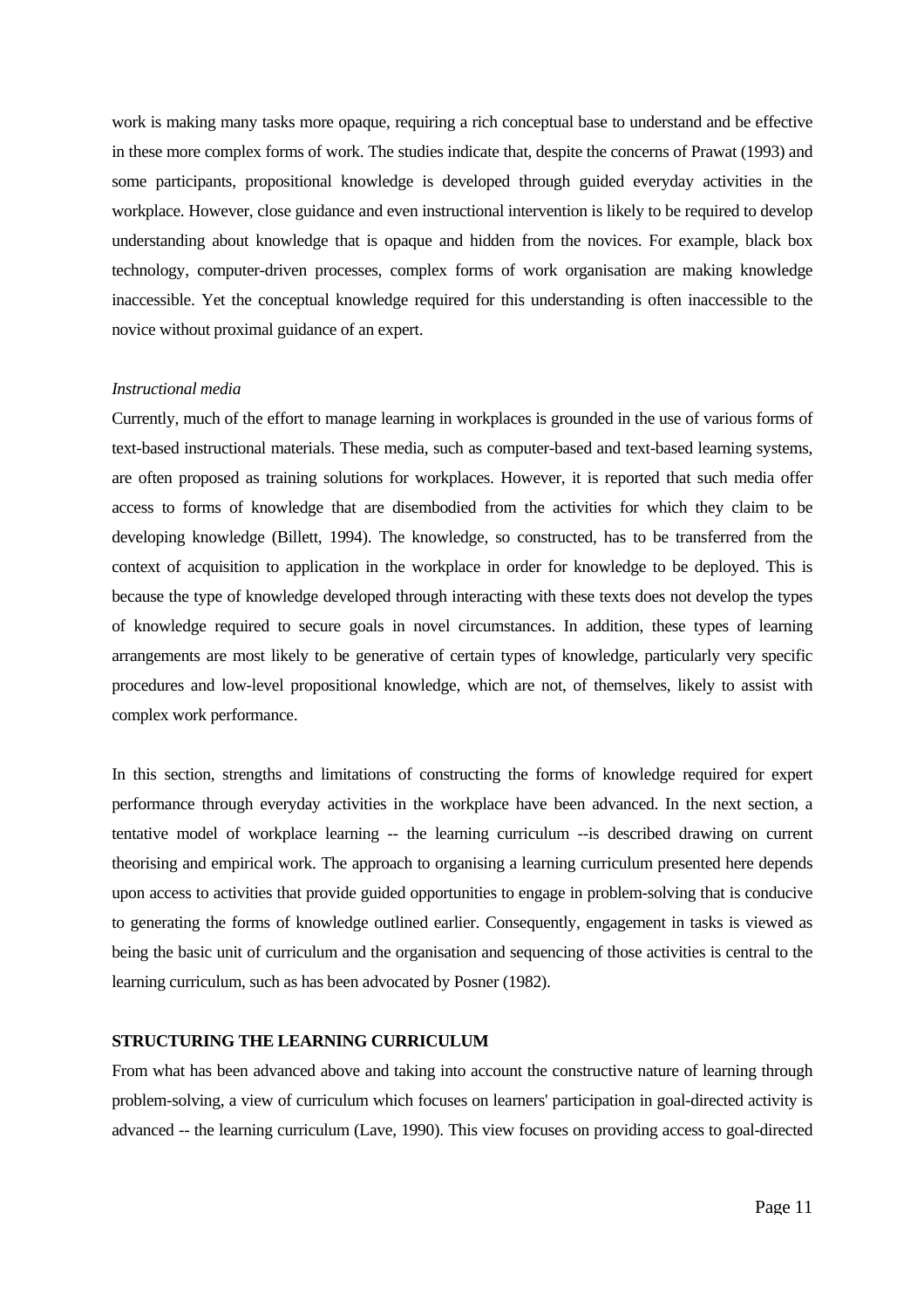activities and forms of guidance that are conducive for the development of forms of knowledge which are applicable to the particular circumstances, yet also robust enough to maximise the potential for transfer to other situations.

| Component  | Quality                 | Attribute                                                                                   |
|------------|-------------------------|---------------------------------------------------------------------------------------------|
| Activities | A pathway of activities | (i) movement from peripheral to full<br>participation<br>(ii) access to process and product |
|            |                         |                                                                                             |
| Guidance   | Close (proximal)        | (i) proximal guidance by experts<br>(ii) choice and sequencing of activities                |
|            | Distant (distal)        | (i) other workers<br>(ii) activities<br>(iii) physical environment                          |

Hence the development of procedural knowledge has to be complemented by the access to conceptual knowledge, which may be opaque, and through these the deployment and, hence development, of strategic forms of procedural knowledge. The components of the learning curriculum are presented in Table 1 which proposes that the learning curriculum has two key components: activities and guidance. In the next section these are discussed more fully.

# **Activities**

Firstly, it is necessary to delineate a pathway of work activities that learners need to access and in which to become competent in to participate fully in the community of practice. The delineation of this learning pathway is used to determine how workplace learners might move from the work activities undertaken by novices to those of experts. This pathway is, thereby, founded on the movement from peripheral activities to full participation in work activities - that is, from those activities which are less important and complex, to those which are usually more complex and may carry greater accountability (see Lave & Wenger, 1991). In doing so, this movement necessarily involves the construction of those forms of knowledge required for expertise identified earlier. The delineation and sequencing of this pathway of activities has to address two requirements: (i) the need to sequence workplace activities that are of increasing complexity which permit the learner to experience incrementally more accountable tasks and goals, and (ii) the need to create a pathway that affords learners the opportunity to access both the product and the process of the workplace activities. Access to the outcomes of work activities permits the development of goals for practice. This means that, early in the learning pathway, there have to be opportunities for learners to access and understand the outcomes of their work activities. This access permits the development of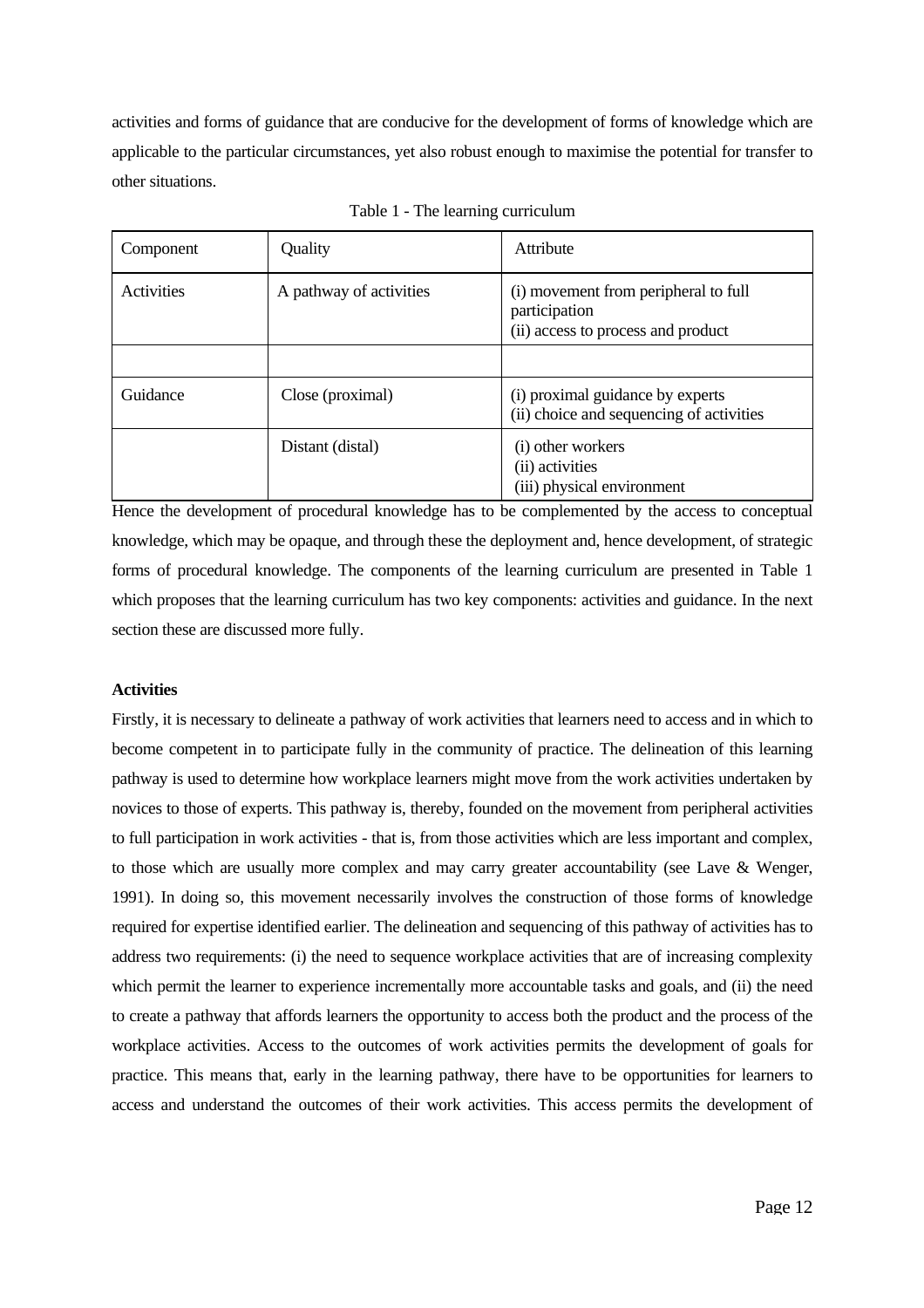understanding about what their activities are contributing towards and also the standards associated with those activities. In an earlier study (Billett, 1993b), it was reported that, novice warehouse workers were taken in a delivery truck to supermarkets to see the goods they had packed onto pallets unloaded. This experience allowed these novice workers to appreciate the importance of care and thoroughness in packing the pallets to withstand the rigours of long road journeys thereby arriving in saleable condition. Making the goals for activities accessible is useful in establishing the goals to be secured in workplace practice, which then can become goals for learners.

The delineation of the learning pathway might involve determining the sequence in which experts believed they constructed their skills and comparing this with the experiences of recent trainees. In addition, structured opportunities to access the product could be built in. For example, coal workers might be rostered on to work in a coal loading or preparation plant, to understand the importance of the different types of coal and the avoidance of foreign matter. Process workers might be given access to experiences in sampling activities to develop an understanding about quality requirements or the finished product. Novice carpenters, for example, might be shown completed or semi-completed buildings to develop their goals for practice. Deliberations about these components would aim to generate the most effective learning activity pathway, and the structuring of the opportunities so that the pathway provides the access to both the process (means of securing goals) and the product (what those goals might be). The pathway can be used to manage the sequencing of tasks which novices will have to access to as opportunities arise for participation. Moreover, to counter the limitations of instructional media, some initial authentic experiences should provide a robust basis for the instructional media to build upon. Furthermore, a structured integration between authentic and instructional experiences is necessary to guide the development of robust cognitive structures.

#### **Guidance**

There are different levels of guidance required to maximise the potential of the learning curriculum, as depicted in Table 1. These are delineated into proximal (close) and distal (distant) forms of guidance.

## *Proximal guidance by experts*

The above mentioned investigations into workplace learning emphasised the importance of learners' interaction with expert others in the development of skilful knowledge. Consistently, in these studies, it was reported that access to experts was highly valued. However, it was the learners who decided who possessed expertise. Those workers who were acknowledged by others as being experts were seen as credible sources of knowledge. Therefore, there would be no guarantee that someone entitled `the trainer' or nominated workplace mentor would be granted this status by workplace learners. The guided support of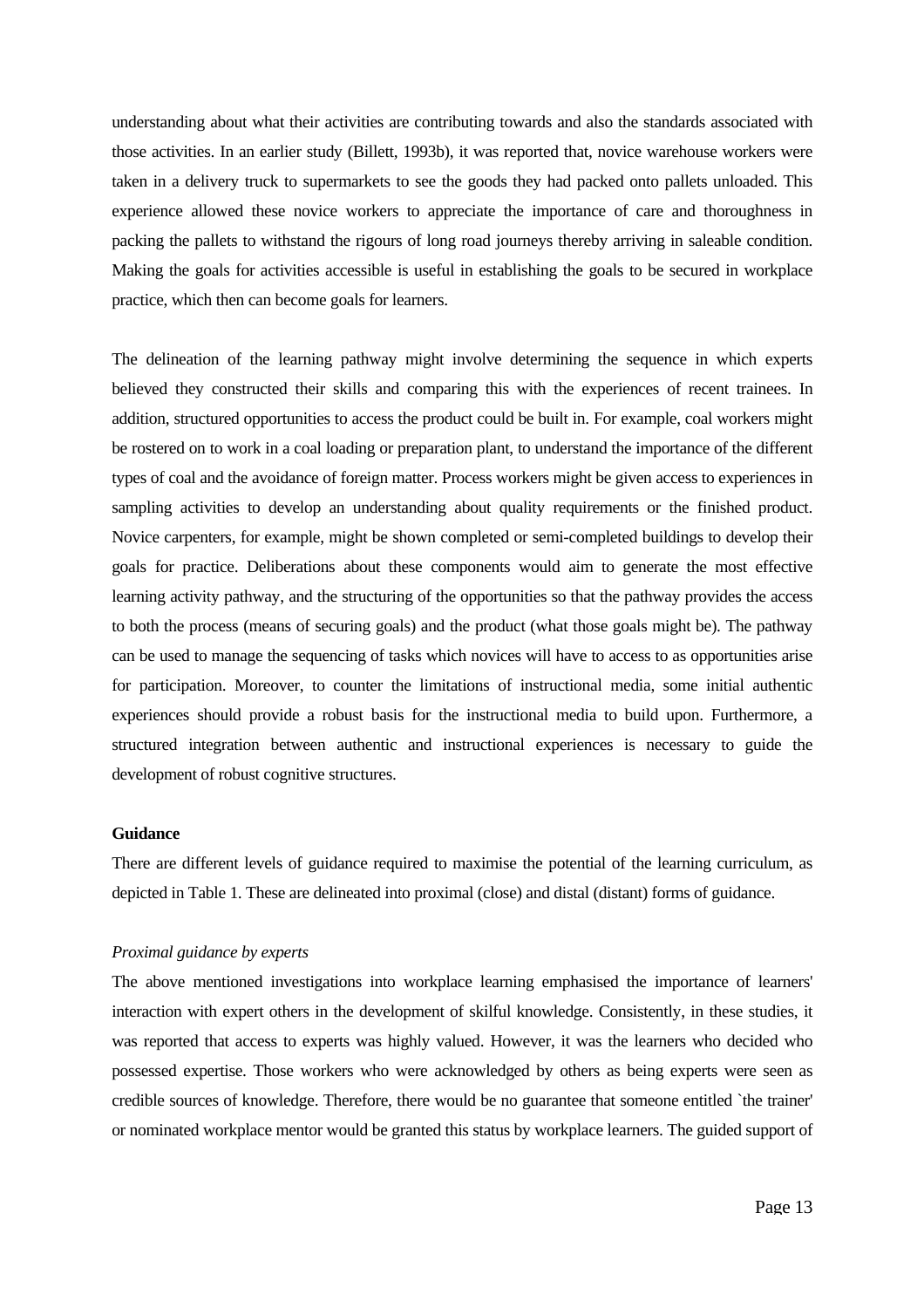experts provides access to goals and procedures through joint problem-solving. This attribute needs to be encouraged further with the learner being placed in the position of increasing participation in the joint problem-solving process by more expert others. The role of the expert becomes one of guidance for the problem-solving with the novice being encouraged to take the lead in the problem-solving activity. This form of guidance should be permissible within the constraints of everyday work practice. Instead of experts telling the learners that "what we will do here is..." this is changed into a question, such as "what do you think we should do here?" and "why?". This joint problem-solving approach places the learner in an active problem-solving role. As mentioned above, the model of guided learning which can be used by workplace experts is the concepts of cognitive apprenticeships (Collins, et al., 1989). This approach to guided learning, which includes modelling, coaching, guidance and fading, seems particularly applicable for use by experts to make potent their guidance of workplace learning. To make opaque knowledge accessible, instructional interventions, such as verbal descriptions, analogies, diagrams or even linkages between disembodied theoretical principles and actual applications of those principles are needed.

The second aspect of the proximal guidance by experts is in the choice and sequencing of activities for the novice. The management of the provision of experiences and opportunities is likely to be germane in securing a purposeful movement through the pathway of activities. Rather than the provision of experiences in which the novice may not enjoy success and fail to find opportunities for repeated practice, there is need for the nature of the experiences and access to be guided. This guidance could be in the form of judgement by the expert as to the appropriateness of the learners' pace and to the complexity of tasks that the learners should access. As stated above, Vygotsky (1987) refers to the Zone of Proximal Development (ZDP), which is the ability of the learner to succeed at a task with guided support. It is suggested that experts should decide the pace and sequence of the novices activities based on the ZDP.

## *Distal guidance*

Participants in everyday activities in workplace settings are able to access distal forms of guidance from the physical environment and also other workers. This distal guidance provides clues and cues, models and goals which are ubiquitous forms of ongoing everyday guidance and influence the microgenetic development of individuals' knowledge. In these studies, these forms of guidance were reported as being strongly associated with the development of skills for workplaces. The salience of these forms of indirect guidance are reported as being greater than more structured and deliberate approaches to develop vocational knowledge (Billett, 1994). So, over time, the distal guidance that is accessed through participation in the everyday workplace activities provides rich indirect guidance through the provision of clues and cues.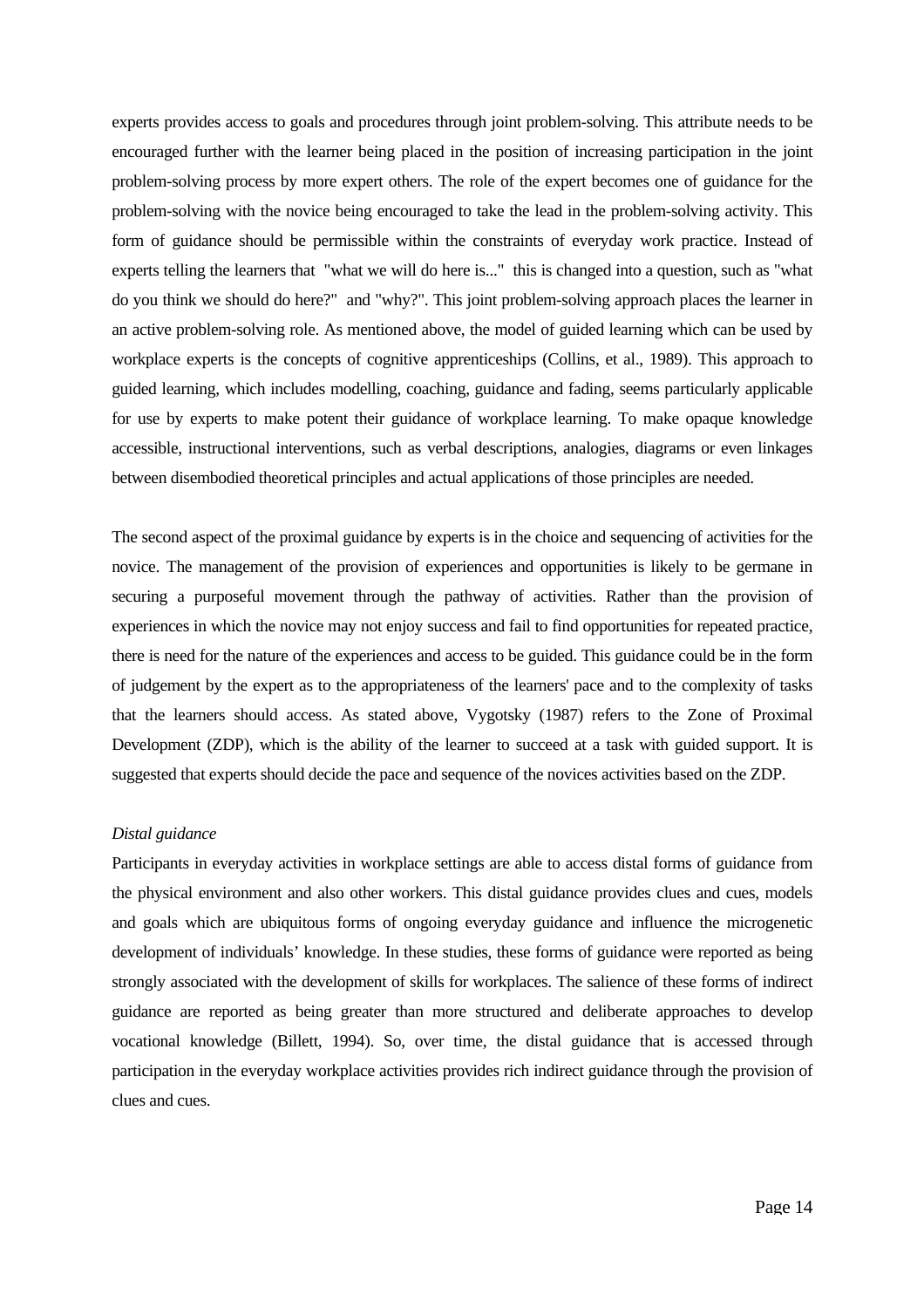#### **CONCLUDING DISCUSSION**

What has been argued above is that the concept of curriculum needs to be re-conceptualised with a focus on learning rather than teaching. As the understanding of the constructed nature of learning widens it is necessary to place learning at the centre of deliberations about curriculum. As learning is associated with participation in goal-directed activity, the nature of activity becomes important, and as argued above, the sequence and focus needs to be organised to emphasise movement from peripheral to full participation in a community of practice. The authenticity of activities and environments also play a role in the construction of knowledge. Using findings from a series of workplace learning studies, it is held that this authenticity is of particular importance in securing the specific forms of cognitive structures required for expert performance in particular communities of practice (workplaces). The need to avoid ersatz activities may be necessary to maximise transfer from the circumstances of learning to its deployment in work activities. Authentic activities and environments provide a rich array of opportunities to index and organise knowledge thereby enhancing the prospect of transfer. Workplaces, and the activities and guidance they provide through everyday practice provide the basis for securing vocational knowledge

The concept of the learning curriculum stated above needs to be viewed as an intended curriculum. It is advanced that just as with the taught curriculum, what is planned is not always what is enacted or constructed. Workplace activities are likely to influenced by concerns that limit learners' access to the learning pathway and the guidance required. However, what has been advanced here is an approach to organising learning experiences in environments in which learners can engage in goal-directed activity which, if structured and guided, should allow these to develop the forms of knowledge required for expertise. As such, a model of curriculum is advanced that focuses on the learner engaging in activities promoting a constructivist view which may have applications beyond workplaces as formal education institutes are also communities of practice with another set of goal-directed activities.

#### **References**

- Alexander, P. A. & Judy, J. E. (1988). The interaction of domain specific and strategic knowledge in academic performance. *Review of Educational Research, 58* (4), 375-404.
- Anderson, J. R. (1982). Acquisition of cognitive skill. *Psychological Review, 89* (4), 369-406.
- Anderson, J. R. (1993). Problem solving and learning. *American Psychologist, 48* (1), 35-44.

Belenky, M. F., Clinchy, B. M., Goldberger, N. R., & Tarule, J. M. (1986). *Women's way of knowing*. New York: Basic Books.

Berryman, S. (1993). Learning for the workplace. *Review of Research in Education*, *19*, 343-401.

Best, J. B. (1992). *Cognitive psychology* (3rd Edition) New York: West Publishing Co.

- Billett, S (1992). Developing vocational skills in the workplace. *Australian Journal of TAFE Research and Development, 8* (1). 1-12
- Billett, S (1993a). What's in a setting learning in the workplace. *Australian Journal of Adult and Community Education, 33* (1) April 1993. 4-14

Billett, S (1993b) Authenticity and a culture of workpractice. *Australian and New Zealand Journal of Vocational Education Research,* 2 (1) 1 - 29.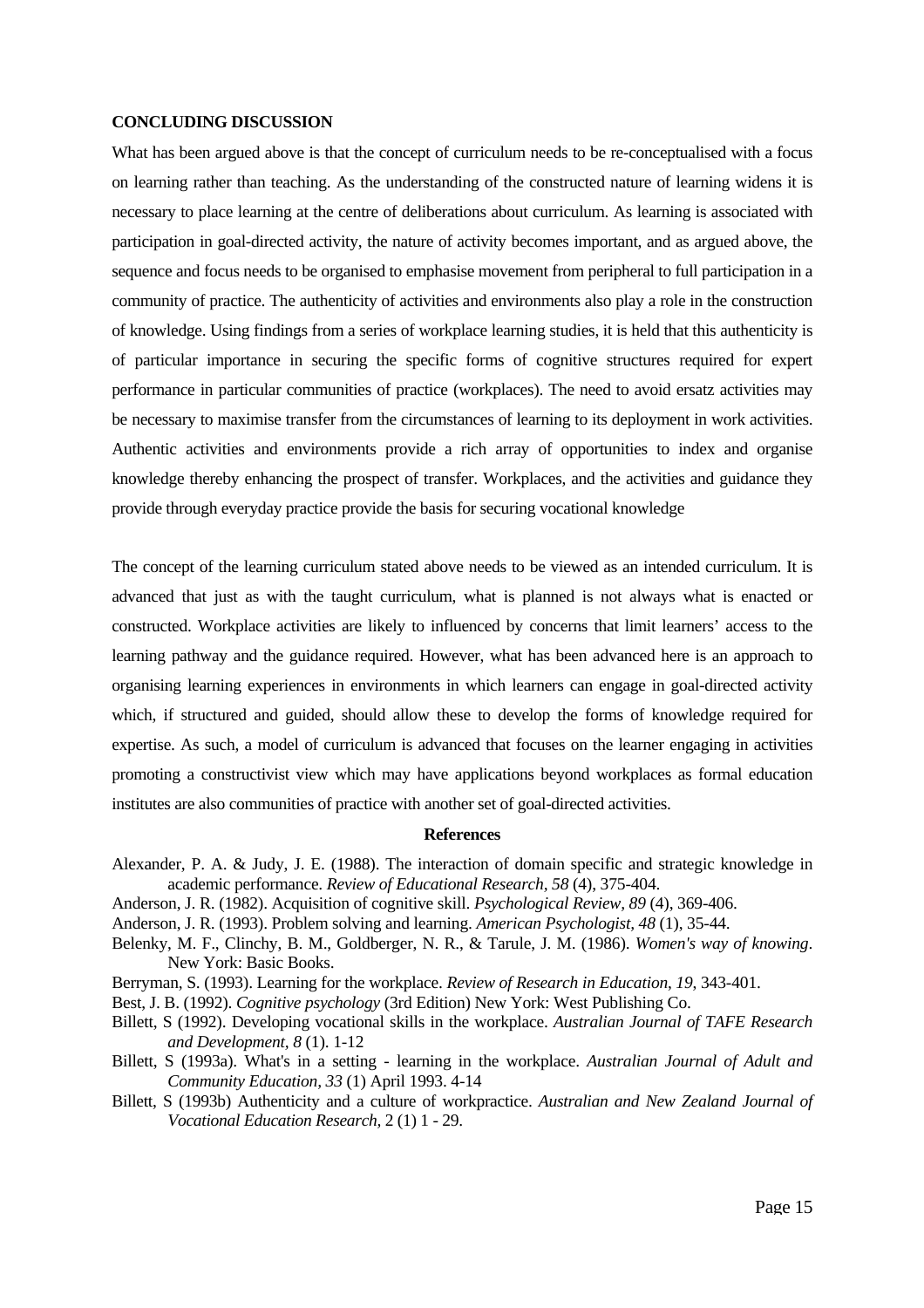- Billett, S. (1994). Situated Learning a workplace experience. *Australian Journal of Adult and Community Education*, 34 (2) 112-130.
- Billett, S (1995a). Workplace learning: its potential and limitations. *Education and Training, 37 (4)* 20- 27.
- Billett. S (1995b). Structuring Knowledge through authentic activities. Unpublished PHD dissertation. Griffith University.
- Brown, J. S., Collins, A. & Duguid, P. (1989). Situated Cognition and the Culture of Learning*. Educational Researcher, 18* (1), 32-42.
- Chi, M. T. H., Feltovich P. J., & Glaser R. (1981). Categorisation and representation of physics problems by experts and novices. *Cognitive Science, 5*, 121-152.
- Chi, M. T. H., Glaser, R. & Farr, M. J. (1982). *The nature of expertise*. Hillsdale, N. J: Erlbaum.
- Collins, A., Brown J. S., & Newman, S. E. (1989). Cognitive apprenticeship: teaching the crafts of reading, writing and mathematics. In L. B. Resnick, (Ed) *Knowing, learning and instruction, essays in honour of Robert Glaser.* (pp. 453-494). Hillsdale, N. J: Erlbaum & Associates.
- Dore, R. P., & Sako, M. (1989). How the Japanese learn to work. Routledge: London.
- Dweck, C. S., & Elliott, E. S. (1983). Achievement motivation. In E. M Hetherington (Ed) *Handbook of child psychology, 4*, 643-691.
- Ericsson, K. A., & Simon, H. A. (1980). Verbal Reports as Data. *Psychological Review, 87*, 3, 215-251.
- Evans, G. (Ed). (1991a). *Learning and teaching cognitive skills*. Victoria, Australia: The Australian Council for Educational Research.
- Evans, G. (1991b). Lesson cognitive demands and student processing in upper secondary mathematics. In G Evans (Ed)., *Learning and teaching cognitive skills*, ACER: Melbourne, Australia.
- Garner, R. (1990). When children and adults do not use learning strategies: Towards a theory of settings. *Review of Educational Research, 60* (4), 517-529.
- Goodnow, J. J (1990). The socialisation of cognition: what's involved?. In J. W., Stigler, R. A. Shweder & G. Herdt. (Eds), *Cultural Psychology. (*pp. 259-86). Cambridge: Cambridge University Press.
- Gott, S. (1989). Apprenticeship instruction for real-world tasks: The co-ordination of procedures, mental models, and strategies. In E. Z. Rothhopf (Ed). *Review of research in education*, Washington, D. C: American Educational Research Association.
- Greeno, J. G., & Simon, H. A. (1988). Problem solving and reasoning. In R. C. Aitkinson, R. J. Hormiston, G. Findeyez and R. D. Yulle (Eds). *Steven's handbook of experimental psychology and education, Vol 2*. New York: Wiley.
- Grusec, J. E., & Goodnow, J. J. (1994). Impact of parental discipline methods on the child's internalisation of values: A reconceptualisation of current points of view. *Developmental Psychology, 30* (2), 4-19.
- Groen, G. J., & Patel, P. (1988). The relationship between comprehension and reasoning in medical expertise. In M. T. H. Chi, R. Glaser and R. Farr, *The Nature of Expertise*. New York: Erlbaum.
- Lave, J. (1990). The culture of acquisition and the practice of understanding. In J. W. Stigler, R. A. Shweder & G. Herdt (Eds). *Cultural psychology* (pp. 259-86). Cambridge. U. K: Cambridge University Press.
- Lave, J., Murtaugh, M., & de la Roche, O. (1984). The dialectic of arithmetic in grocery shopping. In B. Rogoff & J. Lave (Eds). *Everyday Cognition: Its development in social context.* (pp. 76-94). Cambridge: Harvard University Press.
- Lave, J., & Wenger, E. (1991). *Situated learning legitimate peripheral participation.* Cambridge: Cambridge University Press.
- Martin, J. R. (1970). On the reduction of "knowing that" to "knowing how". In S. M. Cahn (Ed), *The Philosophical Foundations of Education* (pp. 399-409). New York: Harper & Row.
- Newell, A. & Simon, H. A. (1972). *Human problem solving.* Englewood Cliffs, N. J.: Prentice Hall.
- Novak, J. D. (1990). Concept maps and Vee diagrams: Two metacognitive tools to facilitate meaningful learning. *Instructional Science, 19,* 29-52.
- Pea, R. D. (1987). Socializing the knowledge transfer problem. *International Journal of Educational Research, 11* (6), 639-663.